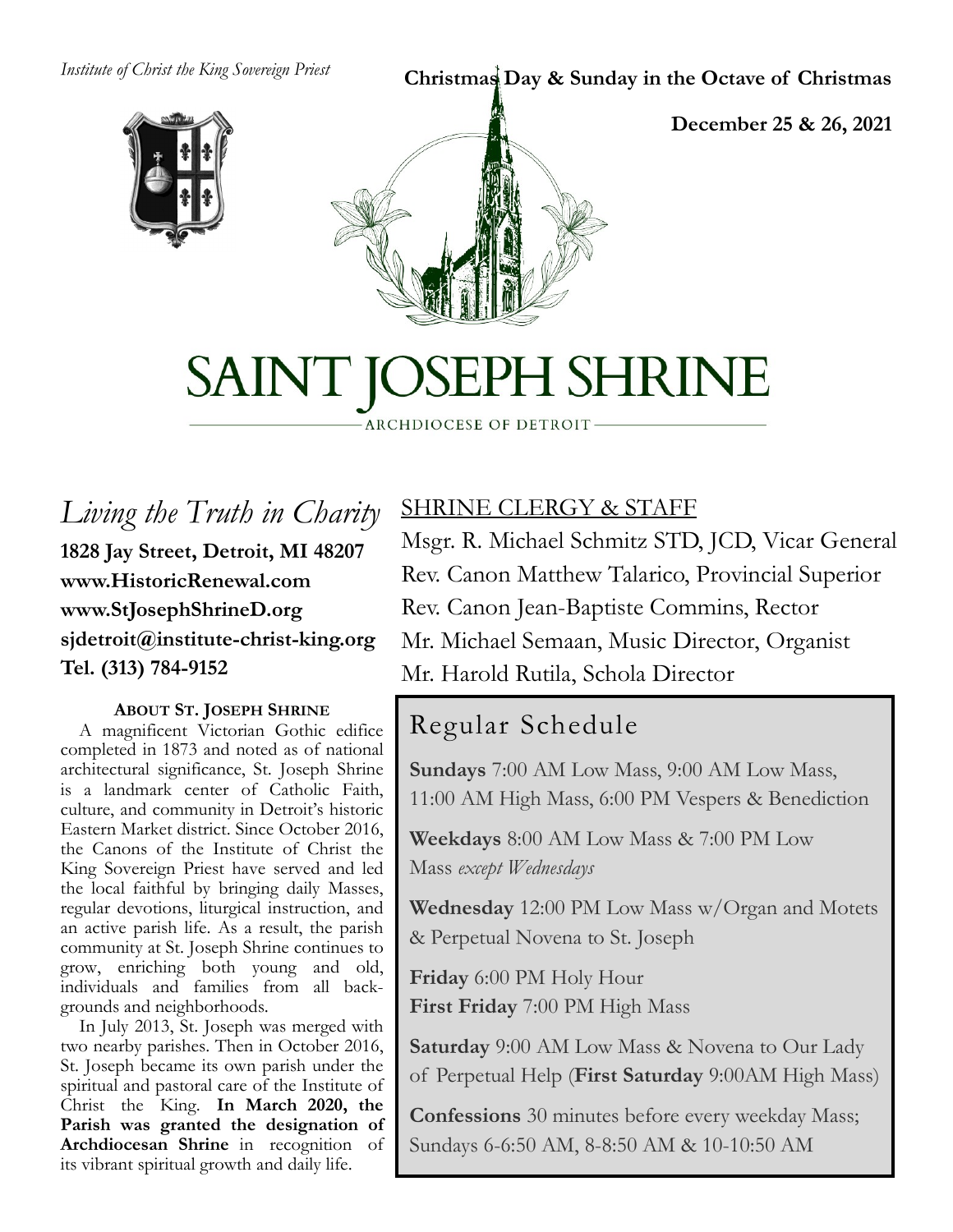## *Liturgical Calendar* **Saturday, December 25, Feast of the Nativity of Our Lord** 12AM Orchestral Solemn High Midnight Mass **Superiors of the ICRSS** 7AM Low Mass of Dawn **† Lorraine Brosteaux,** *requested by Michelle Carolan* 9AM Low Mass of the Day with organ **Archbishop Allen Vigneron** 11AM High Mass of the Day **Pro Populo** 6PM Solemn Vespers & Benediction **Sunday, December 26, Sunday in the Octave of the Nativity** 7AM Low Mass **Sally Ann Poinsett,** *requested by Jonathan Benefiel* 9AM Low Mass with organ **† Maureen Dalton,** *requested by Agnes Gaughan* 11AM High Mass **Pro Populo** 6PM Solemn Vespers & Benediction **Monday, December 27, Saint John,** *Apostle & Evangelist* 8AM Low Mass **Larry Raymond Scruggs,** *requested by Mary Riley* 7PM Low Mass **Lisa Denardo,** *requested by Paul Ferrini* **Tuesday, December 28, Feast of the Holy Innocents,** *Martyrs* 8AM Low Mass **Katelyn McCloskey,** *requested by Matthew McCloskey* 7PM Low Mass **Dull family,** *requested by Ang family* **Wednesday, December 29, Fifth Day in the Octave of the Nativity** 12 Noon Low Mass & Devotions **St. Joseph Confraternity Thursday, December 30, Sixth Day in the Octave of the Nativity** 8AM Low Mass **Michael Flasch,** *Claudia Rutter*  7PM Low Mass **Rodrigo Corfuz,** *requested by Ang family* **Friday, December 31, Seventh Day in the Octave of the Nativity** 8AM Low Mass **Mitch Bice,** *requested by Laab family* 7PM Low Mass **Kurt Carr,** *requested by McCloskey family* 11PM Holy Hour, *Te Deum*, & Benediction **First Saturday, January 1, Octave Day of the Nativity of Our Lord** 7AM Low Mass **Henry Tomaszewski** 9AM Low Mass with organ **† Mildred Secan,** *by Michelle Carolan*  11AM High Mass **Pro Populo** 6PM Vespers & Benediction **Sunday, January 2, Holy Name of Jesus** 7AM Low Mass **Sharon McKenzie,** *requested by George Bonemer* 9AM Low Mass with organ **Souls in Purgatory,** *requested by Nancy Wilbert* 11AM High Mass **Pro Populo** 6PM Solemn Vespers & Benediction

## **M E R R Y C H R I S T M A S !**

**<sup>S</sup> <sup>e</sup> rv er <sup>S</sup> <sup>c</sup> he du le**

**Sunday, December 26, Sunday in the Octave of Christmas 7AM Low Mass**  *as available* **9AM Low Mass w/organ** AC1: Thomas Skinner AC2: Maximillian Skinner **11AM High Mass** MC: John Chisholm Thur: Isaac Smith AC1: Paul Bacon AC2: Andrew Ohotnicky Crucifer: JP Delgado

**Saturday, January 1, Octave Day of Christmas 7AM Low Mass 9AM Low Mass w/organ 11AM High Mass** *see separate sheet*

**Sunday, January 2, Holy Name of Jesus 7AM Low Mass 9AM Low Mass w/organ 11AM High Mass** *see separate sheet*

#### **Usher Schedule**

**Sunday, December 26, Sunday in the Octave of Christmas 7AM Low Mass**  $-$  *Laabs*  $e^{\phi}$ *Kyle Gregory* **9AM Low Mass w/organ** - Eric Restuccia - Brian Carey - Matt Langenderfer - Joe Allen - Don Sadowski **11AM High Mass** - Ismael Lebron - John Howting - Anthony Russo - Jonathan Benefiel - Steven Graham **Saturday, January 1, Sunday, January 2** *see separate sheet*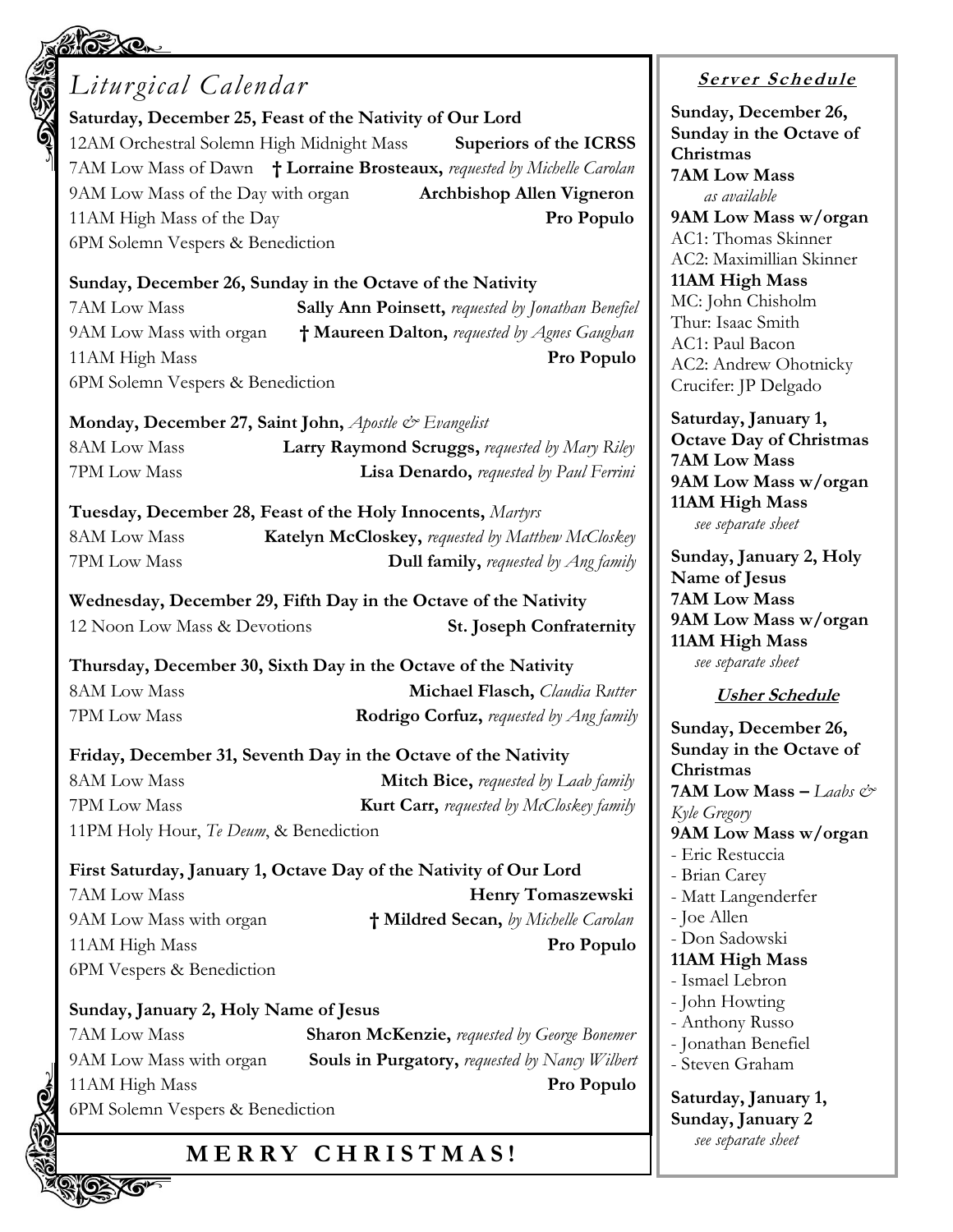#### **St. Vincent de Paul Society at St. Joseph Giving Tree!**

This year the giving tree at the entrance of the nave is for our Food Pantry Ministry. Please take an ornament designating the needed item, then once purchased place the pantry donation under the same tree. These goods will be distributed on our pantry days. Thank you!

**11PM, FRIDAY, DEC. 24 | MUSIC PRELUDE** *Oratorio de Noel* - Camille Saint-Saëns (Music Prelude)

**CRÈCHE PROCESSION** *Stille Nacht* - Franz Gruber/arr. George Beverst

#### **12AM, SATURDAY, DEC. 25 | MIDNIGHT MASS (SOLEMN HIGH ORCHESTRAL MASS)**

*Mass in A* - César Franck; *Hodie Christus natus est* - Jan Pieters Sweelinck *Panis Angelicus (solo)* - César Franck *Psalm 150: Laudate Dominum* - César Franck (Postlude)

#### **Infant King Devotion**

Devotion to the Infant King practiced at the Shrine: Devotion to the Child Jesus dates back to the early Church. However, it really began to develop during the Middle Ages. St. Francis of Assisi, St. Anthony promoted it in the 13th century. In the 16th century, the popularity of the Child Jesus grew in Spain under the influence of St. Teresa of Avila. In Baroque Spain it became the custom to dress these statues in special robes as a sign of the royalty of Christ.

Here at the Shrine, devotees of the Christ Child can also offer a candle to be placed at the altar of the Infant King as visible signs of prayer and love. These gift offerings enhance the beauty of the church and contribute to its restoration.

*May He reign in our hearts and in our souls!*

Looking to complete your donation portfolio for 2021? Consider our capital campaign: *www.HistoricRenewal.com* **Church Stonework Restoration half completed. Stained glass window restoration in progress!**

#### **Calendar of Events**

**TODAY! December 25,** 11PM Music Prelude followed by Solemn High Orchestral Mass at Midnight. Low Christmas Mass of Dawn at 7AM. Low Christmas Mass of the Day with organ at 9AM and High Christmas Mass of the Day at 11AM.

**Sunday, December 26,** Sunday in the Octave of Christmas. *Commemoration of Saint Stephen, Protomartyr*. Low Mass at 7AM, Low Mass with organ at 9AM, and High Mass at 11AM.

Monday, December 27, Feast of Saint John the Apostle and Evangelist. *Blessing of Wine after 8AM and 7PM Masses*. Please place all wine to be blessed at the shrine of the Divine Infant.

**Tuesday, December 28,** Feast of the Holy Innocents. *Low Masses at 8AM and 7PM*.

**Friday, December 31,** Holy Hour at 11PM with *Te Deum* in Thanksgiving for the year. Followed by Prosecco Party in the Social Hall.

**Saturday, January 1,** Octave of Christmas Low Masses at 7AM, and 9AM, High Mass at 11AM.

**Wednesday, January 5,** Low Mass at noon with St. Joseph devotions and Epiphany Water Blessing. Bring chalk, salt and incense as well.

**Thursday, January 6, FEAST OF THE EPIPHANY OF OUR LORD!** Low Mass at 8AM & High Mass at 7PM.

**First Friday, January 7,** Low Mass at 8AM, 6PM Holy Hour & High Mass at 7PM.

**Sunday, January 9,** Feast of the Holy Family.